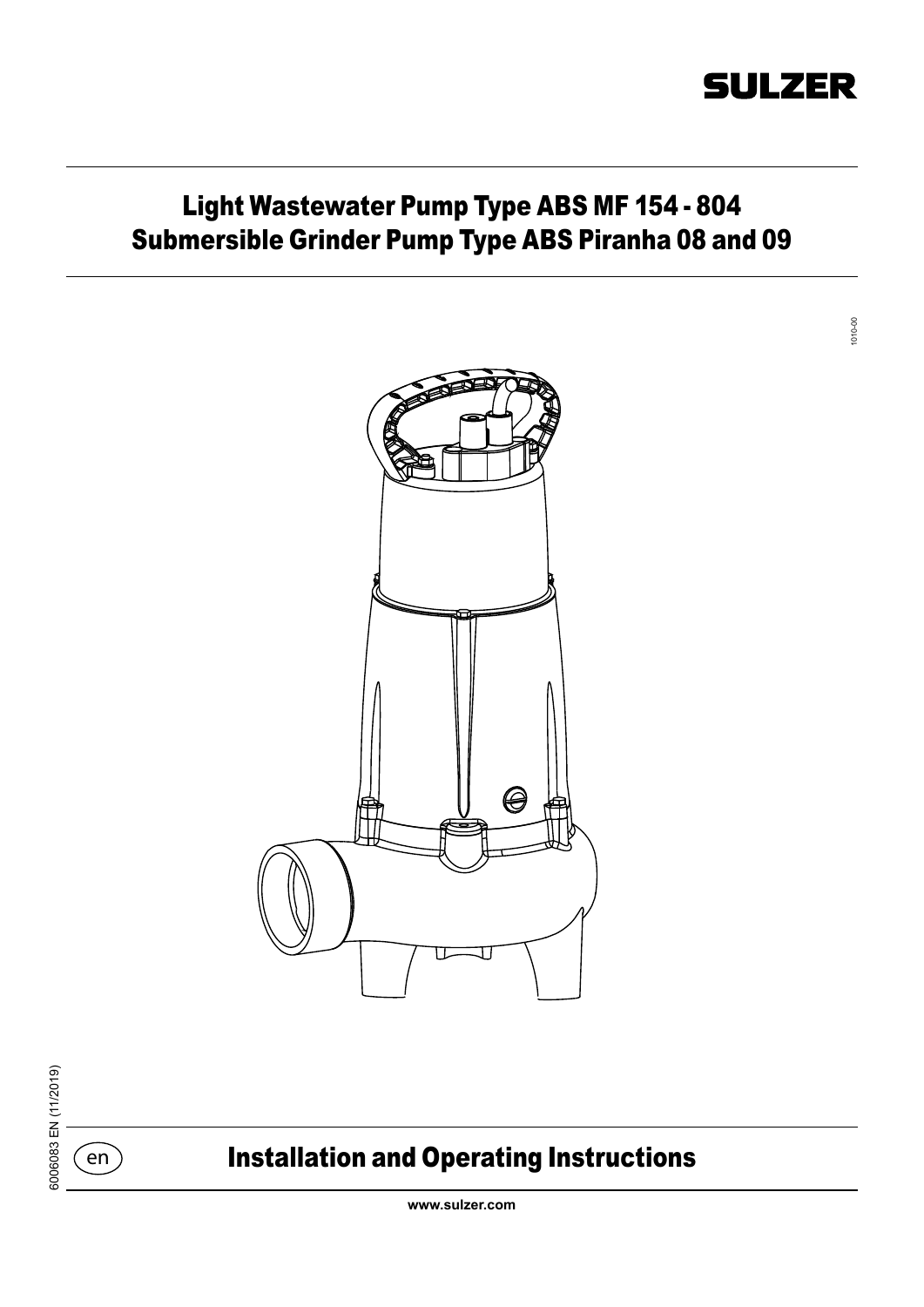# Installation and Operating Instructions (Original Instructions)

# **Light Wastewater Pump Type ABS MF**

| 154   | 354 | 565 |
|-------|-----|-----|
| 154HW | 404 | 665 |
| 324   | 504 | 804 |
| 334   |     |     |

# Submersible Grinder Pump Type ABS Piranha

08

09

## **Contents**

| 1 <sub>1</sub> |  |
|----------------|--|
| 1.2            |  |
| 1.3            |  |
| 1.3.1          |  |
| $\mathbf{2}$   |  |
| 3              |  |
| 4              |  |
| 4.1            |  |
| 4.2            |  |
| 4.3            |  |
| 4.3.1          |  |
| 4.3.2          |  |
| 4.3.3          |  |
| 5              |  |
| 6              |  |
| 61             |  |
| 6.2            |  |
| 6.4            |  |
| 6.5            |  |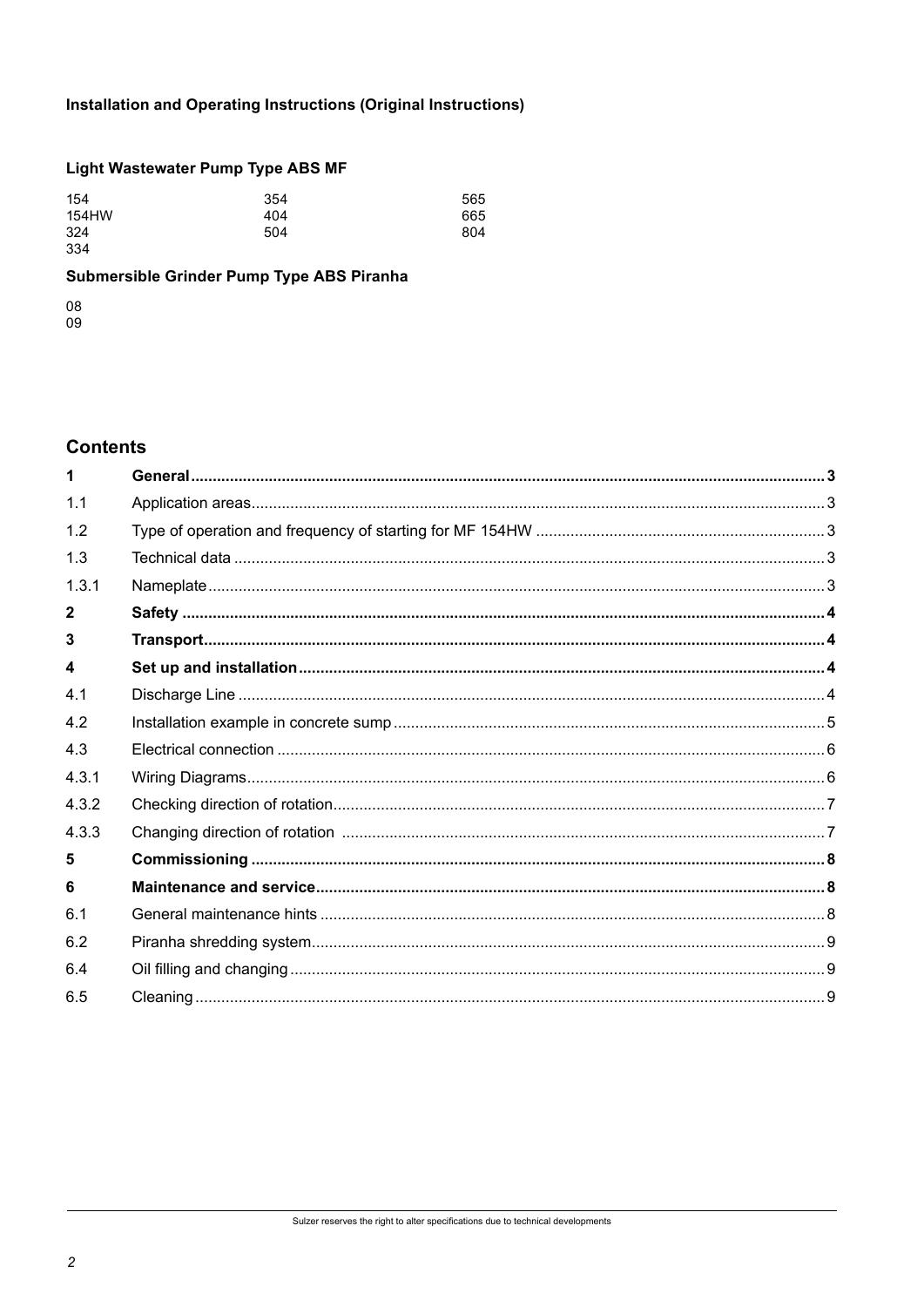## **1 General**

#### **1.1 Application areas**

*ATTENTION The maximum allowable temperature of the medium pumped: MF 154 - 804 and Piranha 08 & 09 = 40 °C. MF 154HW = 80 °C.*



These pumps may not be used for the pumping of flammable or explosive fluids.

*ATTENTION Before using aggressive fluids check that the materials used in the pump are resistant to the particular fluid being pumped.*

*ATTENTION As with all electrical devices, this product may fail due to operating errors, absence of mains voltage, or even a technical defect. Such a failure may result in the medium or water escaping. If damage may occur due to such failures, measures are required to avoid damage arising. In this respect, taking account of the conditions in question, use of an emergency generator, provision of an additional and appropriately connected second unit, and particularly the use of an off-grid alarm system, are to be considered.*

The submersible wastewater pumps of the MF / Piranha series are reliable quality products designed for the following applications:

- Pumping of clear water.
- MF 154 804 for blockage-free pumping of faecal-free liquids with a light concentration of solids (up to 60 mm depending on model).
- MF-VO version with protective screen for locations such as building sites. For liquids with solids up to 7 mm.
- MF 154HW for the pumping of high temperature liquids up to a maximum of 80 °C. All discharge pipework from the pump must be temperature resistant accordingly and is the responsibility of the customer.
- Piranha 08 & 09 with shredding system, for sewage containing faecal matter, and liquids with a light concentration of non-abrasive solids.

## **1.2 Type of operation and frequency of starting for MF 154HW**

The HW version of the MF pump is designed for short term (S2) and intermittent (S3) operation only, operating in 8-minute / 10% cycles i.e. 0.8 minutes ON / 7.2 minutes OFF.

## **1.3 Technical data**

Maximum noise level ≤ 70 dB. This may be exceeded in certain circumstances.

#### **1.3.1 Nameplate**

We recommend that you record the data from the original nameplate in the corresponding form below, and maintain it as a source of reference for the ordering of spare parts, repeat orders and general queries. Always state the pump type, item number and serial number in all communications.

| <b>SULZER</b>   |   |                   | C€                                                                       | xx/xxxx |    | IP 68 |
|-----------------|---|-------------------|--------------------------------------------------------------------------|---------|----|-------|
| Typ<br>Nr       |   |                   | SN                                                                       |         |    |       |
| ' '             | V | Ph                | Α                                                                        | Hz      | P1 | kW    |
| Qmax            |   | m <sup>3</sup> /h | Hmax                                                                     |         |    | 1/min |
|                 |   |                   |                                                                          | V<br>m  |    |       |
| Made in Ireland |   |                   | Sulzer Pump Solutions Ireland Ltd.<br>Wexford, Ireland<br>www.sulzer.com |         |    |       |

| Legend  |                             |         |
|---------|-----------------------------|---------|
| Typ     | Pump type                   |         |
| Nr.     | Item Number                 |         |
| SN      | Serial number               |         |
| xx/xxxx | Production date (week/year) |         |
| ı۱      | Rated voltage               | v       |
|         | Rated current               | А       |
|         | Frequency                   | Hz      |
| P1      | Rated input power           | kW      |
| 1/min   | Speed                       | $min-1$ |
| Qmax    | Max. flow                   | $m^3/h$ |
| Hmax    | Max, head                   | m       |
| ▽       | Max submersible depth       | m       |

*Figure 1: Standard version nameplate*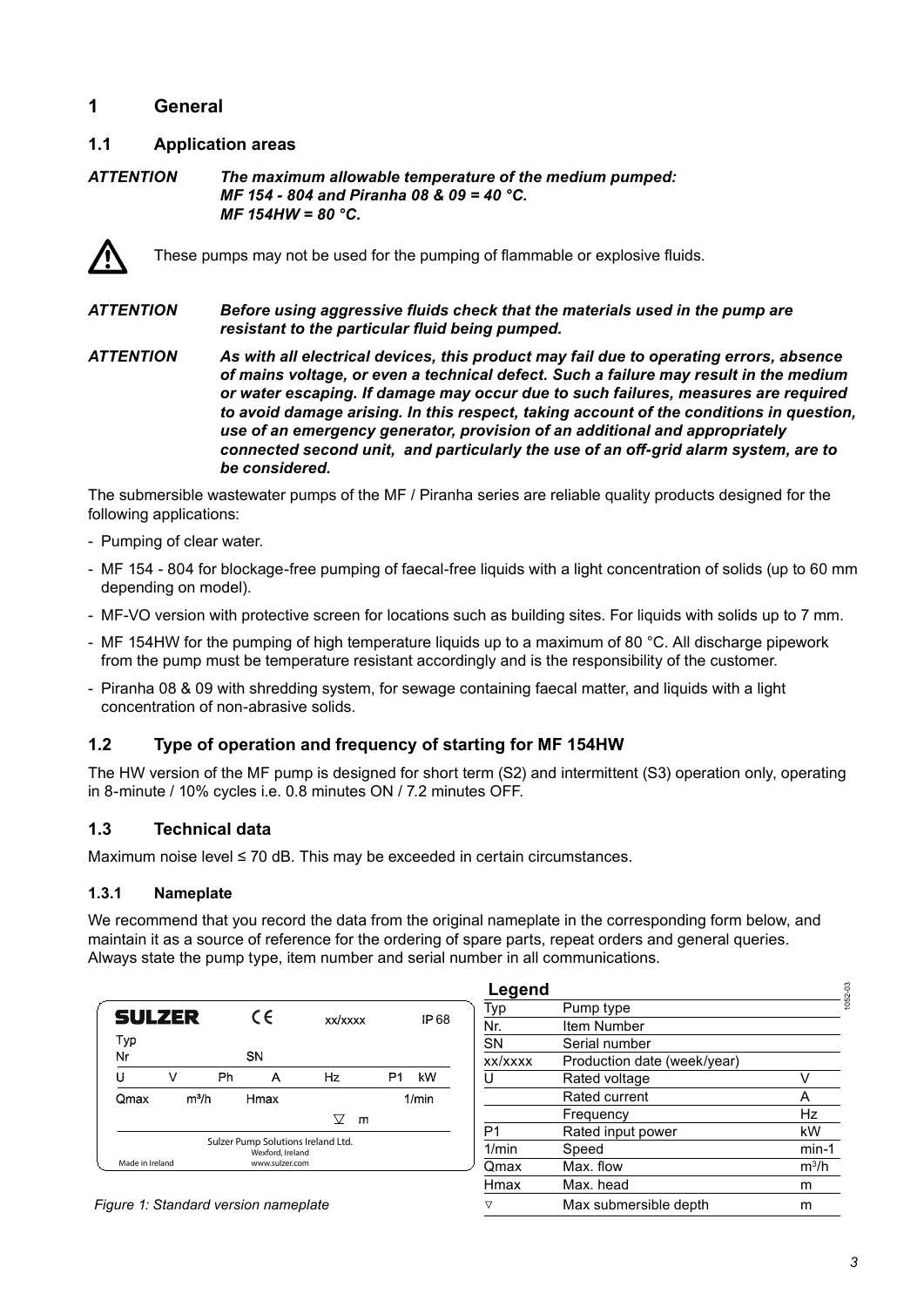# **2 Safety**

The general and specific health and safety hints are described in detail in the separate booklet "Safety Instructions for Sulzer Products Type ABS". If anything is not clear or you have any questions as to safety make certain to contact the manufacturer Sulzer.

This unit can be used by children aged 8 years and above, and persons with reduced physical, sensory, or mental capabilities, or lack of experience and knowledge, when they have been given supervision or instruction concerning the safe use of the device and understand the hazards involved. Children must not play with the appliance. Cleaning and user maintenance should not be performed by children without supervision.

# **3 Transport**



During transport the unit should not be dropped or thrown.



The unit should never be raised or lowered by the power cable.

The unit is fitted with a lifting device to which a chain and shackle may be attached for transport purposes.



Any hoist used must be adequately dimensioned for the weight of the unit.

All relevant safety regulators as well as general good technical practice must be complied with.

# **4 Set up and installation**

#### *ATTENTION All relevant regulations covering sewage pumping installations, and where applicable, explosion-proof installations, must be complied with.*



The cable duct to the control panel should be made gas-tight by filling with foam after the power supply and control circuit cables have been laid.



Particular attention must be paid to the safety regulations covering work in closed areas in sewage plants as well as adherance to good general technical practices.

# **4.1 Discharge Line**

The discharge line must be installed in compliance with relevant regulations. DIN 1986/100 and EN 12056 applies in particular to the following:

- The discharge line should be fitted with a backwash loop (180° bend) located above the backwash level and should then flow by gravity into the collection line or sewer.
- The discharge line should not be connected to a downpipe.
- No other inflows or discharge lines should be connected to this discharge line.

#### *ATTENTION The discharge line should be installed so that it is not affected by frost.*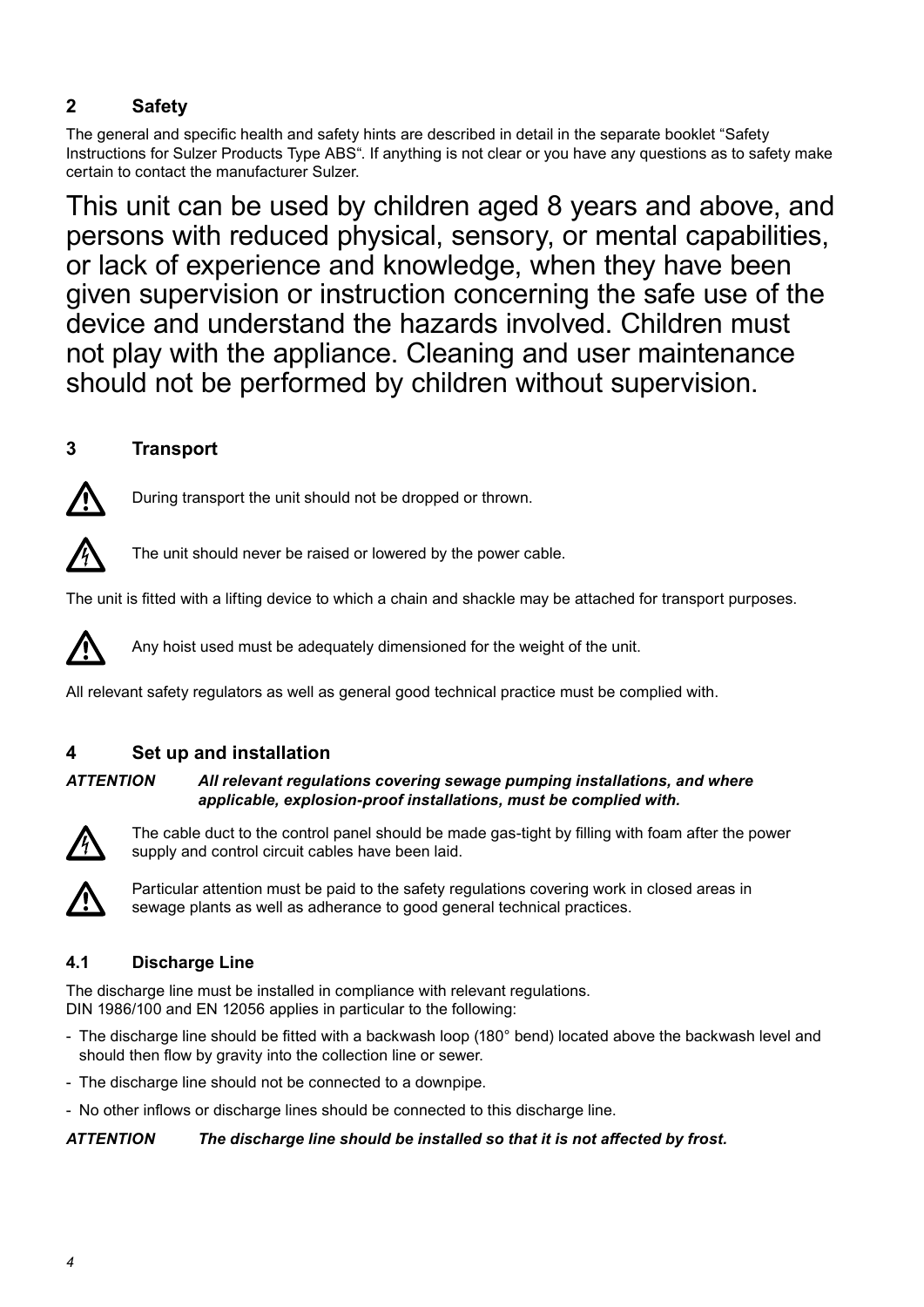#### **4.2 Installation example in concrete sump**



*Figure 2: Installation example in concrete sump*

#### **Legend**

- 
- 
- 1 Backwash loop 4 Discharge line 7 Switch-on level
- 2 Shut-off valve 5 Submersible pump 8 Switch-off level
- 
- 
- 3 Non-return valve 6 KS Float: up = on, down = off
- *ATTENTION \* Please observe the following important installation instructions as a function of the medium temperature when installing a hot water pump type MF 154HW:*
	- *• The pump can be fully immersed in the medium up to max. 60 °C temperature.*
	- *Above 60 °C to max. 80 °C medium temperature, the maximum water level (see Figure 2, marked "a" above) must not be exceeded.*
	- *The power cable of the pump must be fixed in such a way that it cannot come into contact with the medium when above 60* **°***C.*
	- *Failure to follow these instructions may result in damage to the pump and/or loss of warranty.*
- *NOTE Regulations for connecting to the sewer lines vary from country to country. Consult your local regulatory body.*

1087-02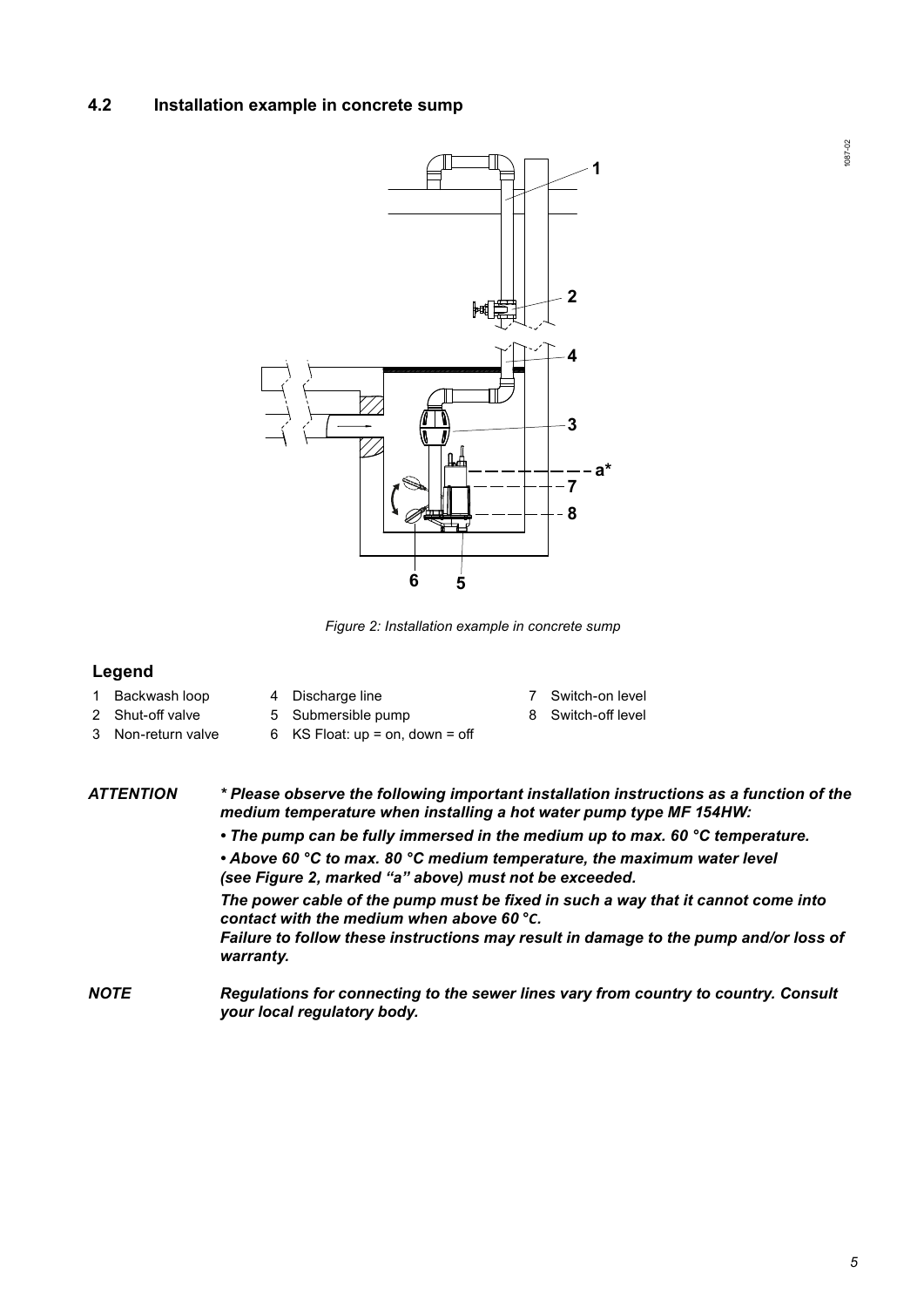#### **4.3 Electrical connection**



Before commissioning, an expert should check that one of the necessary electrical protective devices is available. Earthing, neutral, earth leakage circuit breakers etc. must comply with the regulations of the local electricity supply authority, and a qualified person should check that these are in perfect condition.

#### *ATTENTION The power supply system on site must comply with local regulations with regard to cross-sectional area and maximum voltage drop. The voltage stated on the nameplate of the pump must correspond to that of the mains.*

The power supply cable must be protected by an adequately dimensioned slow-blow fuse corresponding to the rated power of the pump.



The incoming power supply as well as the connection of the pump itself to the terminals on the control panel must comply with the circuit diagram of the control panel as well as the motor connection diagrams and must be carried out by a qualified person.

All relevant safety regulators as well as general good technical practice must be complied with.

#### *ATTENTION For use in the open air, the following regulations apply:*

Submersible pumps used outdoors must be fitted with a power cable of at least 10m length. Other regulations may apply in different countries.

In all installations, the power supply to the pump must be via a residual current device (e.g. RCD, ELCB, RCBO etc.) with a rated residual operating current not exceeding 30 mA. For installations not having a fixed residual current device the pump must be plugged into the power supply through a portable version of the device..

1089-00

#### *NOTE Please consult your electrician.*

#### **4.3.1 Wiring Diagrams**

| <b>Three Phase</b>      | Single |
|-------------------------|--------|
| 50 Hz:                  | 50 Hz: |
| $MF$ 334D and D/KS      | MF 15  |
| $MF 404D$ and $D/KS$    | MF 32  |
| MF 665D and D/KS        | MF 35  |
| MF 804D and D/KS        | MF 50  |
| Piranha 08/09D and D/KS | MF 56  |

**Three Phase Single Phase** MF 154W, W/KS, HW and HW/KS MF 324W and W/KS  $MF$  354W and W/KS  $MF$  504W and W/KS MF 565W and W/KS Piranha 08/09W and W/KS



*Figure 3: Three phase wiring Figure 4: Single phase wiring*

| <b>NOTE:</b><br>U. V. W<br>PF.<br>gr/yel | = live<br>$=$ earth<br>$=$ green/yellow | bl<br>hr<br>arv | $=$ blue<br>= brown<br>= grey |
|------------------------------------------|-----------------------------------------|-----------------|-------------------------------|
| blk                                      | $=$ black                               |                 |                               |



1088-00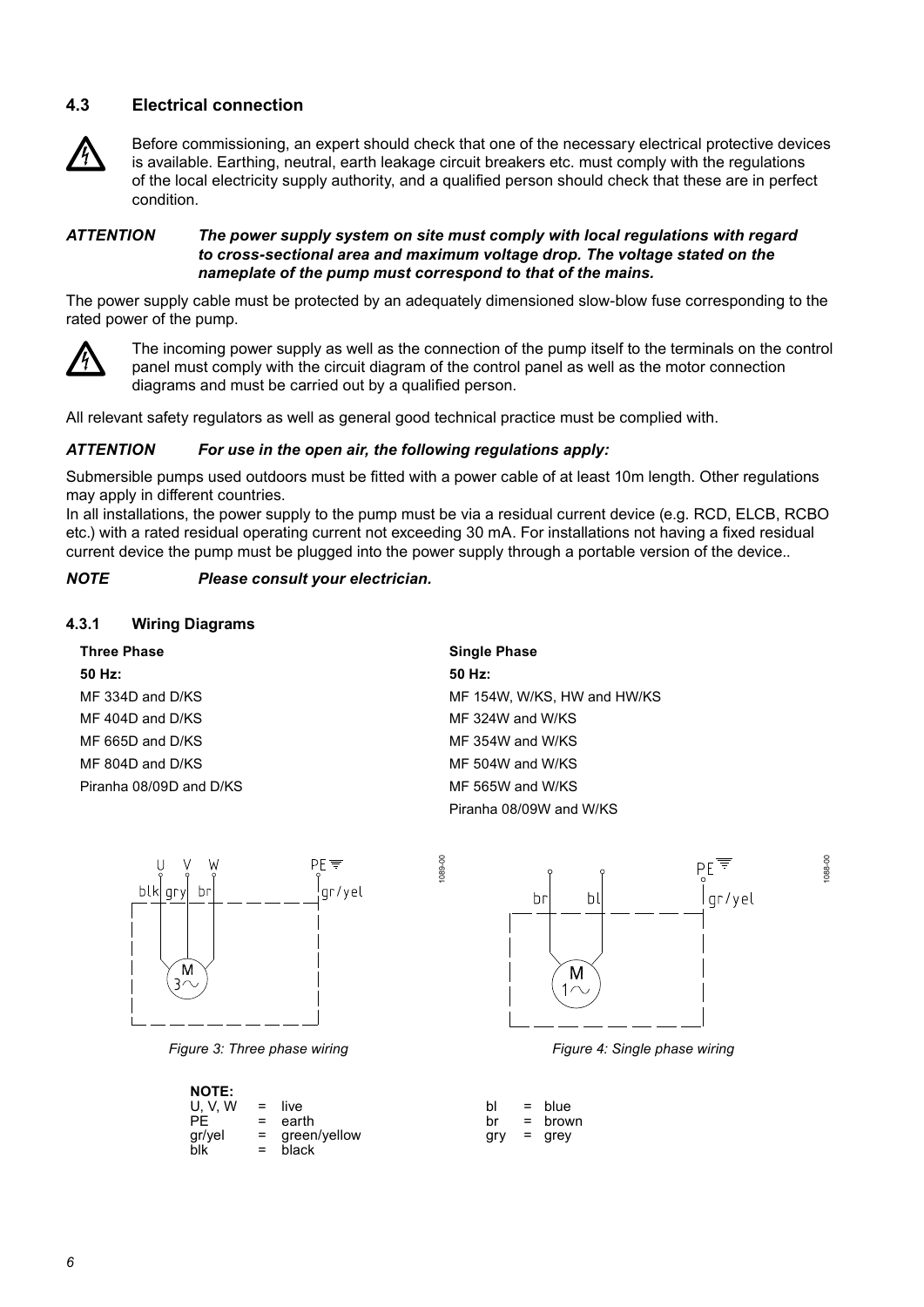### **4.3.2 Checking direction of rotation**



The safety hints in the previous sections must be observed.

When three phase units are being commissioned for the first time, and also when used on a new site, the direction of rotation must be carefully checked by a qualified person.



When checking the direction of rotation, the submersible pump should be secured in such a manner that no danger to personnel is caused by the rotating impeller or by the resulting air flow. Do not place your hand into the hydraulic system!



The direction of rotation should only be altered by a qualified person.



When carrying out the direction of rotation check, as well as when starting the unit, pay attention to the **START REACTION**. This can be very powerful.

**ATTENTION The direction of rotation is correct if the impeller rotates in a clockwise manner when viewing down from the top of the placed unit.**



1019-00 **ATTENTION The start reaction is anti-clockwise.**



*Figure 5: Rotor rotation*

*NOTE If a number of pumps are connected to a single control panel then each unit must be individually checked.*

*ATTENTION The mains supply to the control panel should have a clockwise rotation. If the leads are connected in accordance with the circuit diagram and lead designations, the direction of rotation will be correct.*

#### **4.3.3 Changing direction of rotation**



The safety hints in the previous sections must be observed!



The direction of rotation should only be altered by a qualified person.

If the direction of rotation is incorrect then this is altered by changing over two phases of the power supply cable in the control panel. The direction of rotation should then be rechecked.

*NOTE The rotation direction measuring device monitors the direction of rotation of the mains supply or that of an emergency generator.*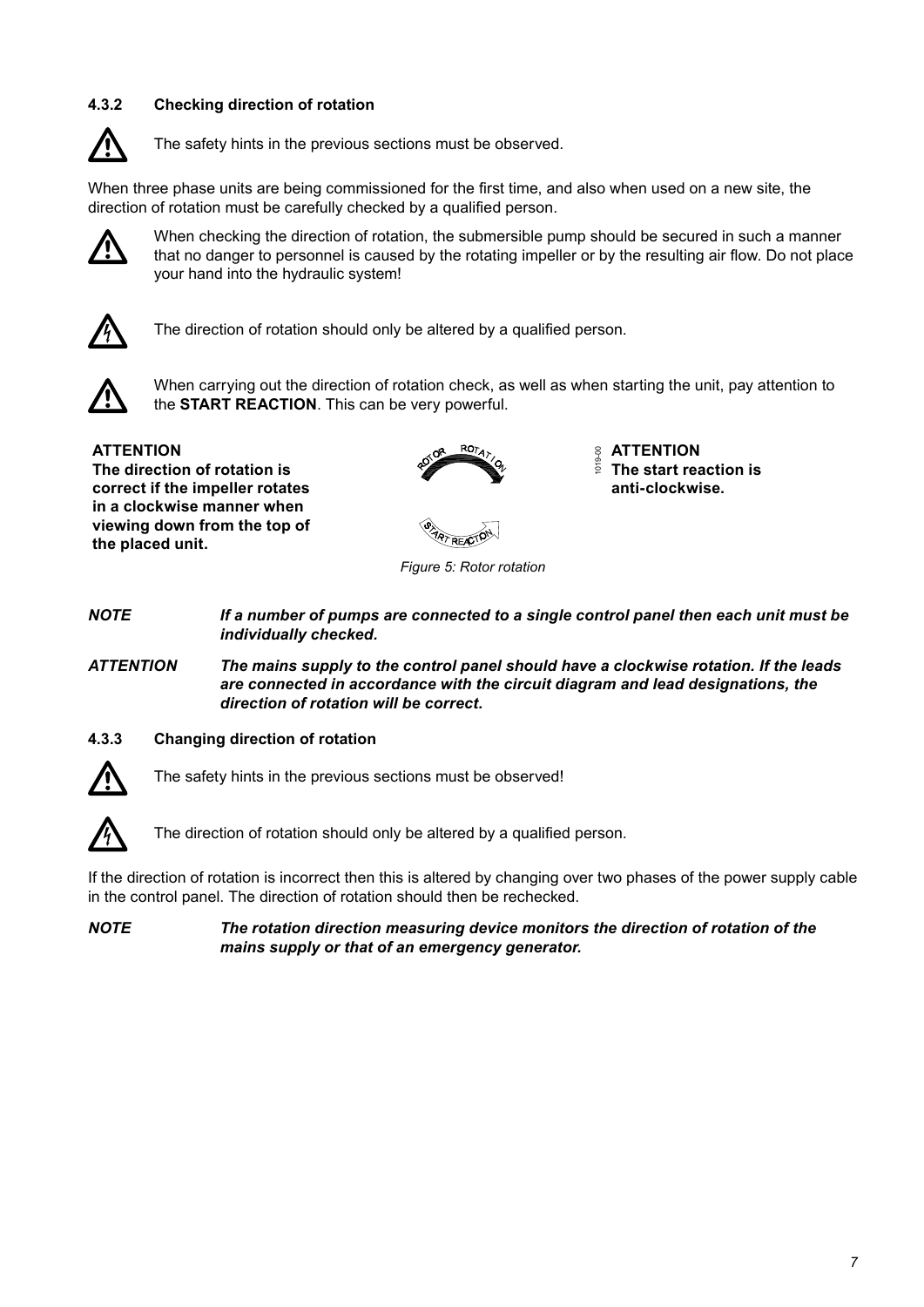# **5 Commissioning**



The safety hints in the previous sections must be observed!

Before commissioning, the unit should be checked and a functional test carried out. Particular attention should be paid to the following:

- Have the electrical connections been carried out in accordance with regulations?
- Is the motor overload switch correctly set?
- Was the sump cleaned out?
- Have the inflow and outflows of the pump station been cleaned and checked?
- Is the direction of rotation correct even if run via an emergency generator?
- Are the level controls functioning correctly?
- Are the required gates valves (where fitted) open?
- Do the non-return valves (where fitted) function easily?
- Does the pump sit correctly on the pedestal?
- Are the switching on and switching off levels set correctly?



### **6 Maintenance and service**

Before commencing any maintenance work the pump should be completely disconnected from the mains by a qualified person and care should be taken that it cannot be inadvertently switched back on.



When carrying out any repair or maintenance work, the safety regulations covering work in enclosed areas of sewage installations, as well as good general technical pratices, should be followed.



Servicing must only be carried out by qualified personnel.



To avoid danger if the power cable is damaged, it must be replaced by the manufacturer or its service agent or a similarly qualified person.

*NOTE The maintenance hints given here are not designed for "do-it-yourself" repairs as special technical knowledge is required.*

*NOTE A maintenance contract with our Service Department will guarantee you the best technical service under all circumstances.*

#### **6.1 General maintenance hints**

Sulzer submersible pumps are reliable quality products each being subjected to careful final inspection. Lubricated-for-life ball bearings together with monitoring devices ensure optimum pump reliability provided that the pump has been connected and operated in accordance with the operating instructions.

Should, nevertheless, a malfunction occur, do not improvise but ask your Sulzer Customer Service department for assistance.

This applies particularly if the pump is continually switched off by the current overload in the control panel or by the alarm.

Regular inspection and care is recommended to ensure a long service life.

- *NOTE The Sulzer service organisation would be pleased to advise you on any applications you may have and to assist you in solving your pumping problems.*
- *NOTE The Sulzer warranty conditions are only valid provided that any repair work has been carried out in a Sulzer approved workshop and where original Sulzer spare parts have been used.*